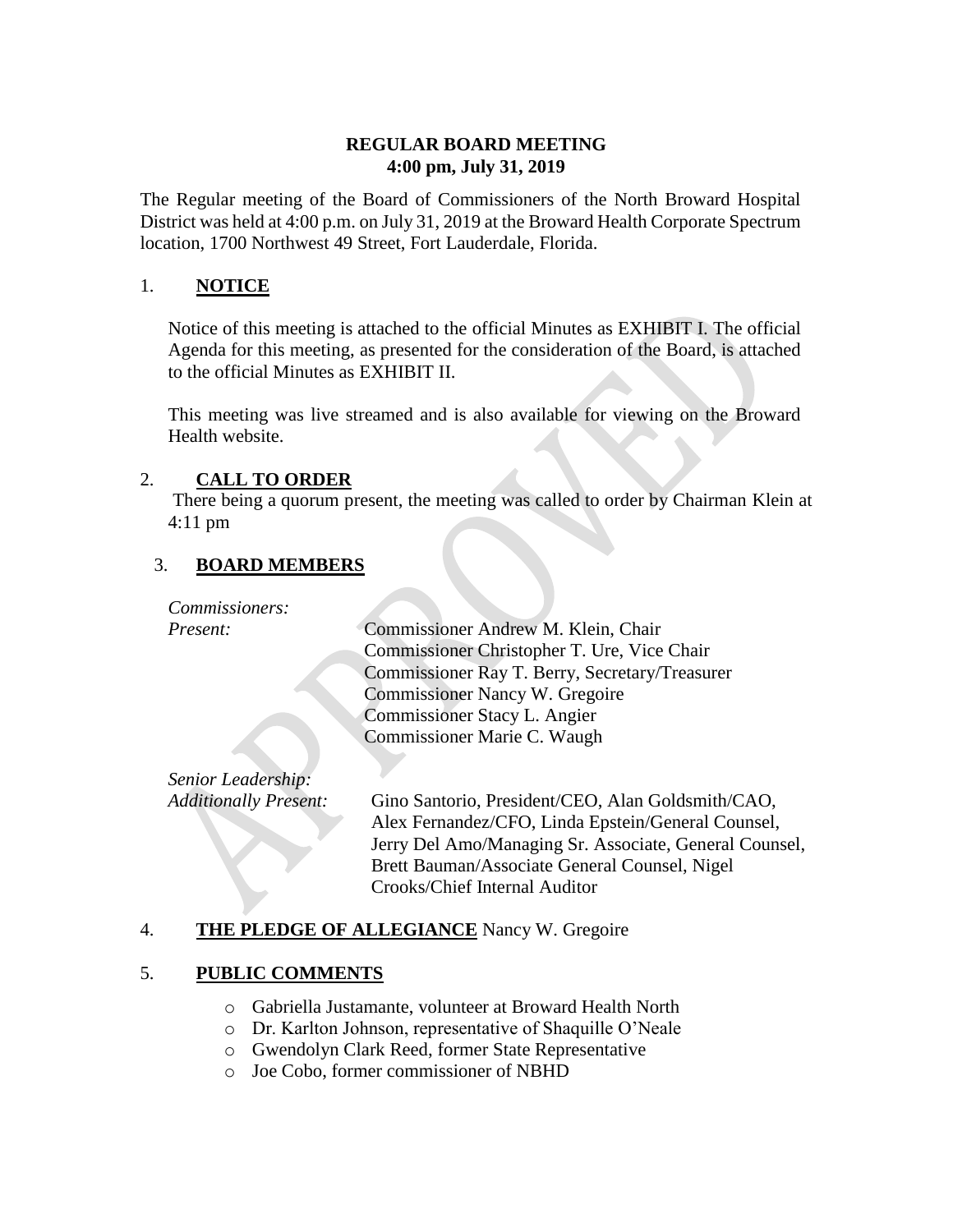#### 6. **APPROVAL OF MINUTES**

6.1. Approve June 28, 2019 Special Emergency Board Meeting minutes

**MOTION** It was *moved* by Commissioner Angier, *seconded* by Commissioner Gregoire, to:

# **APPROVE THE JUNE 28, 2019 SPECIAL EMERGENCY BOARD MEETING MINUTES.**

Motion *carried* unanimously.

6.2. Approve July 9, 2019 Rescheduled June 2019 Regular Board Meeting minutes

**MOTION** It was *moved* by Commissioner Gregoire, *seconded* by Commissioner Waugh, to:

# **APPROVE THE JULY 9, 2019 RESCHEDULED JUNE BOARD MEETING MINUTES.**

Motion *carried* unanimously.

# 7. **MEDICAL STAFF CREDENTIALING** – Dr. William Jensen

7.1.) Broward Health North 7.3.) Broward Health Coral Springs 7.2.) Broward Health Imperial Point 7.4.) Broward Health Medical Center

In the absence of CMO, Dr. Andrew Ta, Dr. William Jensen gave the monthly medical credentialing report for the month of July, 2019.

**MOTION** It was *moved* by Commissioner Ure, *seconded* by Commissioner Angier to:

# **ADOPT PROPOSED MEDICAL STAFF CREDENTIALING ITEMS (#7.1.) THROUGH (#7.4.).**

Motion *carried* unanimously.

# 8. **CHIEF MEDICAL STAFF UPDATES** (8.1.-8.4.)

Medical staff updates were given by Dr. Jensen for Broward Health Imperial Point, Dr. Penate for Broward Health Coral Springs and Dr. Morrison for Broward Health Medical Center. Said reports highlighted each of the facilities' objectives, events and awards received over the past month. Dr. Lehr, from Broward Health North was not present, therefore no report was given for BHN.

# 9. **PRESENTATIONS**

Dr. Osmond from Broward Health Medical Center presented on the system wide success within the cardiology departments, specifically on the results of ongoing studies and state of the art devises.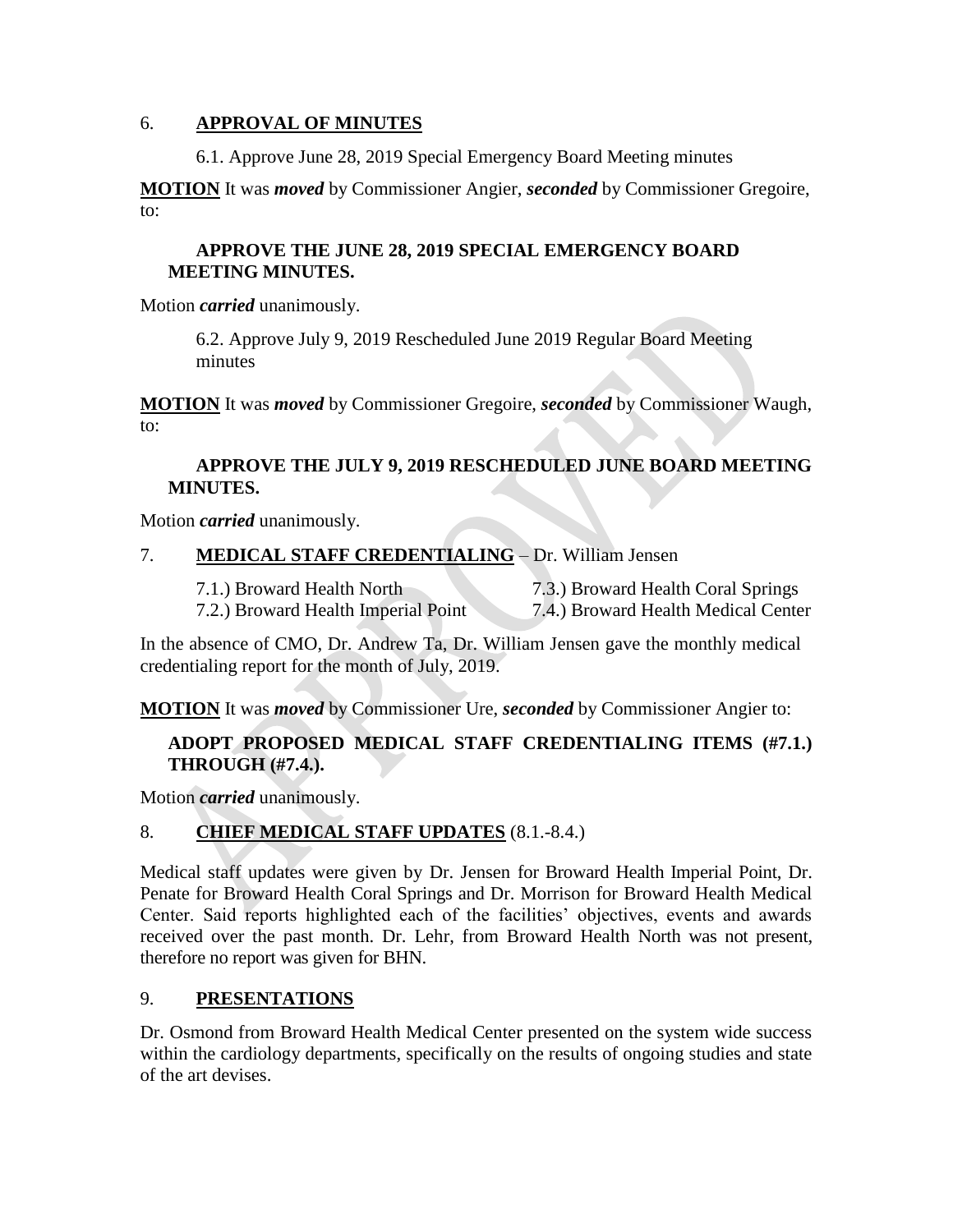President/CEO Update, Gino Santorio

Mr. Santorio presented his full monthly report highlighting the five pillars of the organization and progress at each of the facilities. In closing, Mr. Santorio recognized David Clark for his leadership and preparedness during the emergency water shutdown that occurred in Broward County two weeks prior, affecting the organization.

Chairman Klein asked the regional CEOs to stand for applause in recognition of the work they do day in and day out.

A moment of silence was had for Deputy Benjamin Nimtz of Broward County, who had recently been killed in a car crash while on duty.

# 10. **CONSENT AGENDA**

Chairman Klein announced that item (10.2.) would be moved from the consent agenda to the discussion agenda and re-numbered as (11.7.)

10.1. Approval of Policy: GA-004-012 Gifts Gratuities and Business Courtesies

# 10.2. Approval of Policy: Gifts and Gratuities Matrix

10.3. Approval of Lease acquisition for 10 years at 1801 Sample Road

10.4. Approval of Lease acquisition for 5 years at 8320 West Sunrise

10.5. Approval of Community Health Needs Assessment Advisory Council Prioritization

10.6. SystemWide, Hematology Lab Services Lease, Sysmex of America

**MOTION** It was *moved* by Commissioner Berry, *seconded* by Commissioner Gregoire, that:

# **ITEMS 10.1., 10.3., 10.4., 10.5, AND 10.6. ON THE CONSENT AGENDA BE APPROVED.**

Motion *carried* unanimously.

# 11. **DISCUSSION AGENDA**

11.1. Approval of Policy: GA-001-015 Conflict of Interest

**MOTION** It was *moved* by Commissioner Gregoire, *seconded* by Commissioner Angier, that:

# **THE GA-001-015 CONFLICT OF INTEREST POLICY BE APPROVED.**

Motion *carried* unanimously.

11.2. Approval of the Proposed Changes to the Board's Bylaws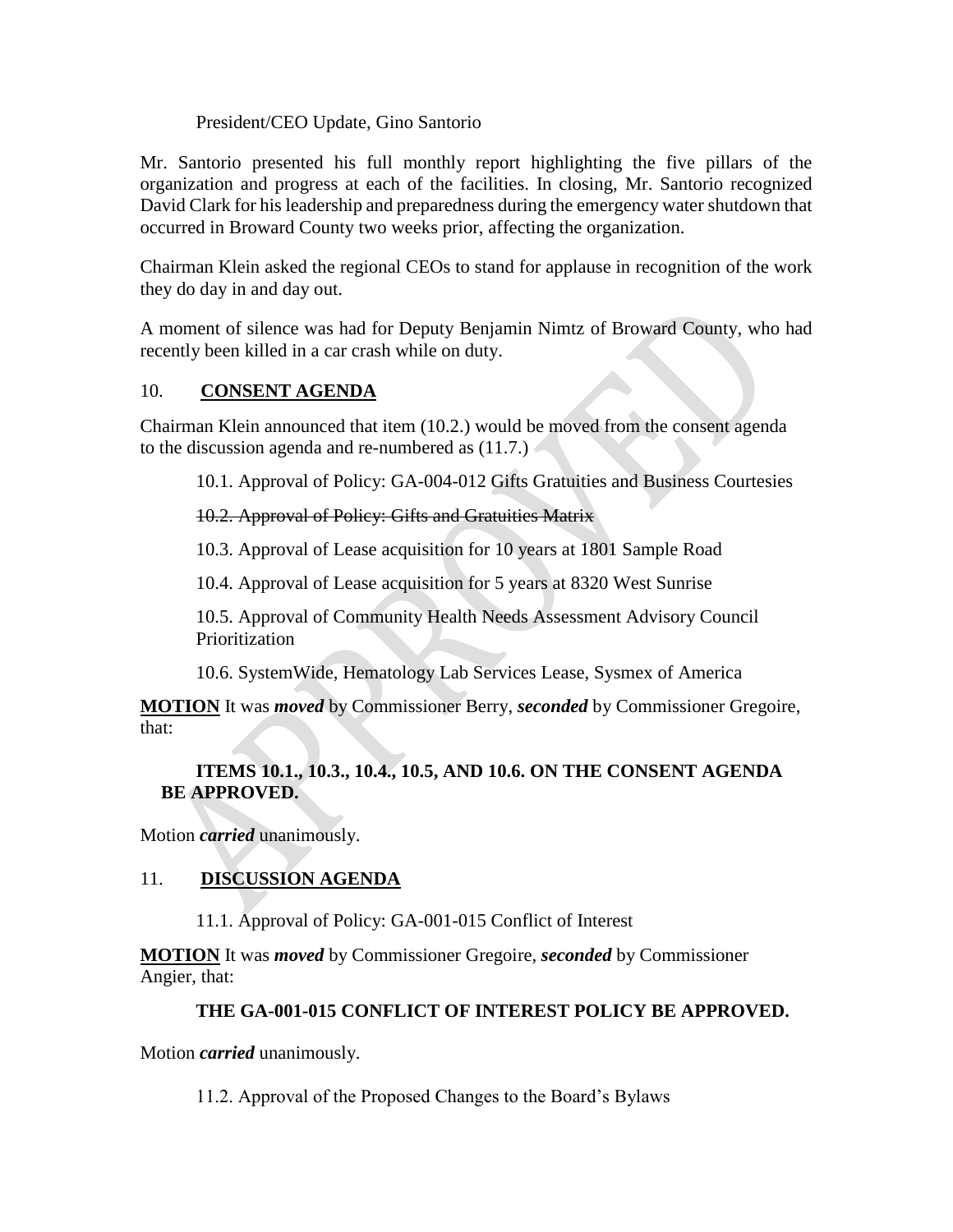**MOTION** It was *moved* by Commissioner Berry, *seconded* by Commissioner Gregoire, to:

# **PASS BYLAWS AS WRITTEN SUBJECT TO REINSERTION OF CODE OF CONDUCT CLAUSE UNDER ARTICLE II, GOVERNING BOARD, ITEM 7.**

Motion's first and second *withdrawn.* 

\* Further discussion on item 11.2.was postponed until remaining items on discussion agenda were heard.

\* Ms. Hatcher recognized Brightest Star, Derejre Vazquez, Corporate IT.

11.3. Discussion of 2020 Balanced Scorecard

**MOTION** It was *moved* by Commissioner Ure, *seconded* by Commissioner Waugh, to:

#### **APPROVE STAFF'S RECOMMENDATIONS ON THE BALANCE SCORECARD FOR FY20.**

Chairman Klein moved to *amend* main motion to:

#### **INCLUDE TWO ADDITIONAL METRICS TO THE BALANCE SCORECARD, OUTPATIENT WAIT TIME AND NO SHOW RATE IN THE AMBULATORY DIVISION, EACH REPRESENTING 5% OF THE TOTAL VALUE SCORE FOR GROWTH CATEGORY.**

Amendment to motion *failed* for lack of second.

Original motion to, **Approve Staff's Recommendations on the Balance Scorecard for Fiscal Year 2020**, *carried* 5 to 1.

\* Meeting recessed at 6:52 pm and reconvened at 7:17 pm.

11.4. Discussion of 2019-2020 Board and Committee Meeting Schedule

**MOTION** It was *moved* by Commissioner Berry, *seconded* by Commissioner Waugh, that:

#### **THE PROPOSED BOARD MEETING SCHEDULE FOR FISCAL YEAR 2019/2020 BE APPROVED.**

**MOTION** It was *moved* by Commissioner Angier, *seconded* by Commissioner Berry, to:

**MODIFY THE NOVEMBER COMMITTEE MEETING DATE FROM NOVEMBER 13, 2019 TO NOVEMBER 12, 2019.**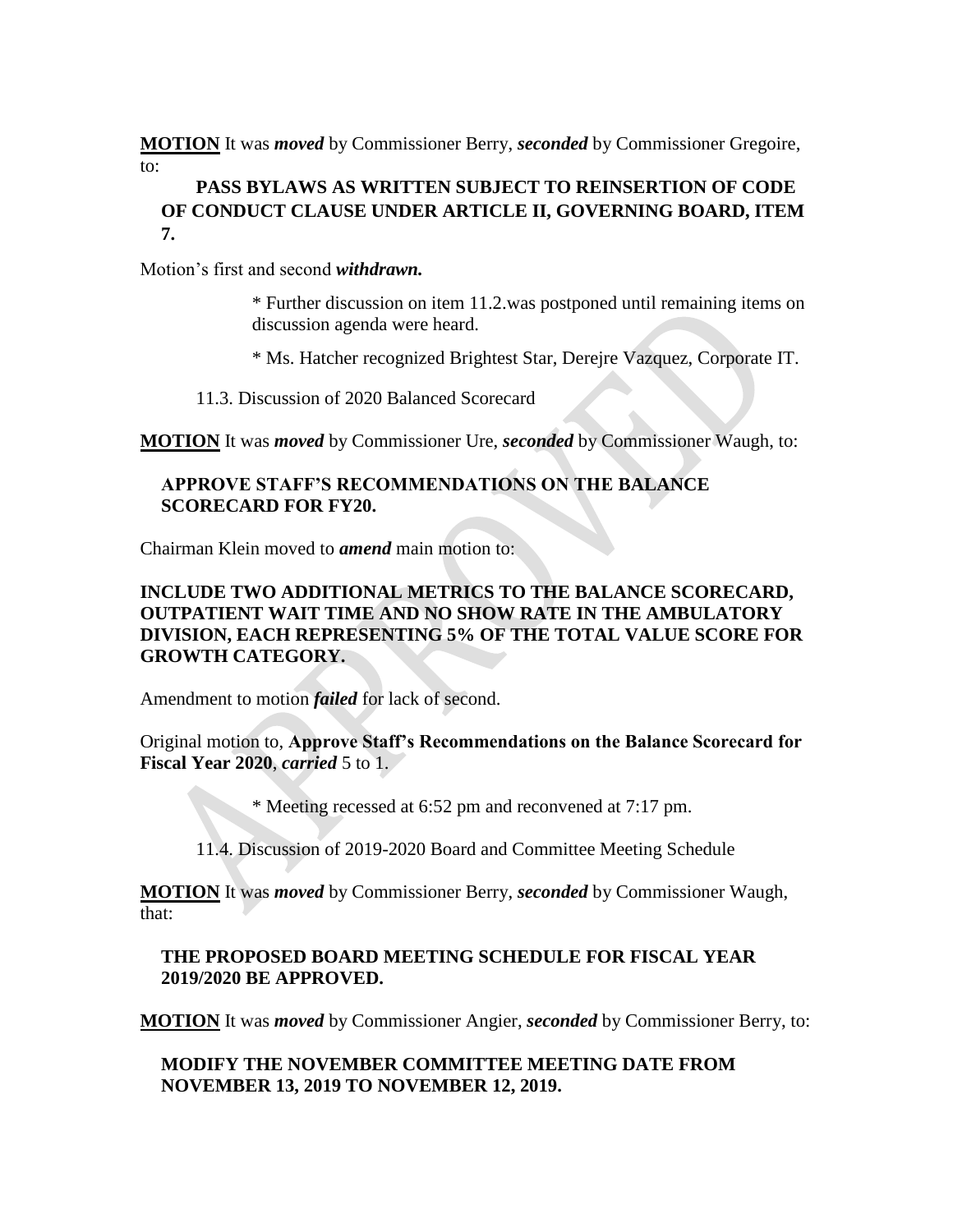First and second *withdrawn*.

Original motion that, **The Proposed Board Meeting Schedule for Fiscal Year 2019/2020 be approved**, *carried* 6 to 0.

11.5. Discussion and Approval of the Settlement Offer in the Pauline Grant Lawsuits

Outside counsel, Ed Pozzouli spoke to the matter.

**MOTION** It was *moved* by Commissioner Angier, *seconded* by Commissioner Gregoire, to:

# **APPROVE THE RECOMMENDATION OF COUNSEL FOR SETTLEMENT.**

Motion *carried* unanimously.

**MOTION** It was *moved* by Commissioner Gregoire, *seconded* by Commissioner Waugh, to:

#### **AUTHORIZE THE PRESIDENT/CEO TO EXECUTE SETTLEMENT AGREEMENT WITH PAULINE GRANT, SUBJECT TO GENERAL COUNSEL REVIEW.**

Motion *carried* unanimously.

11.6. Consideration of Legal Undertaking Arrangements in the Sunshine Matter

\* Ms. Epstein advised Commissioner Ure to remove himself from the room before discussion initiated.

\* Commissioner Ure took a leave of absence for the remaining portion of the item.

**MOTION** It was *moved* by Commissioner Gregoire, *seconded* by Commissioner Berry, that:

**TO BOARD OF COMMISSIONERS AUTHORIZE THE PRESIDENT/CEO OF THE NORTH BROWARD DISTRICT TO MAKE A REASONABLE PAYMENT FOR OUTSTANDING LEGAL FEES AND EXPENSES RELATED TO THE CRIMINAL SUNSHINE CASE BY EXECUTING UNDERTAKING ARRANGEMENTS WITH THE PARTIES, SUBJECT TO FINAL JUDGEMENT.** 

Motion *carried* unanimously.

\* Commissioner Ure rejoined the meeting.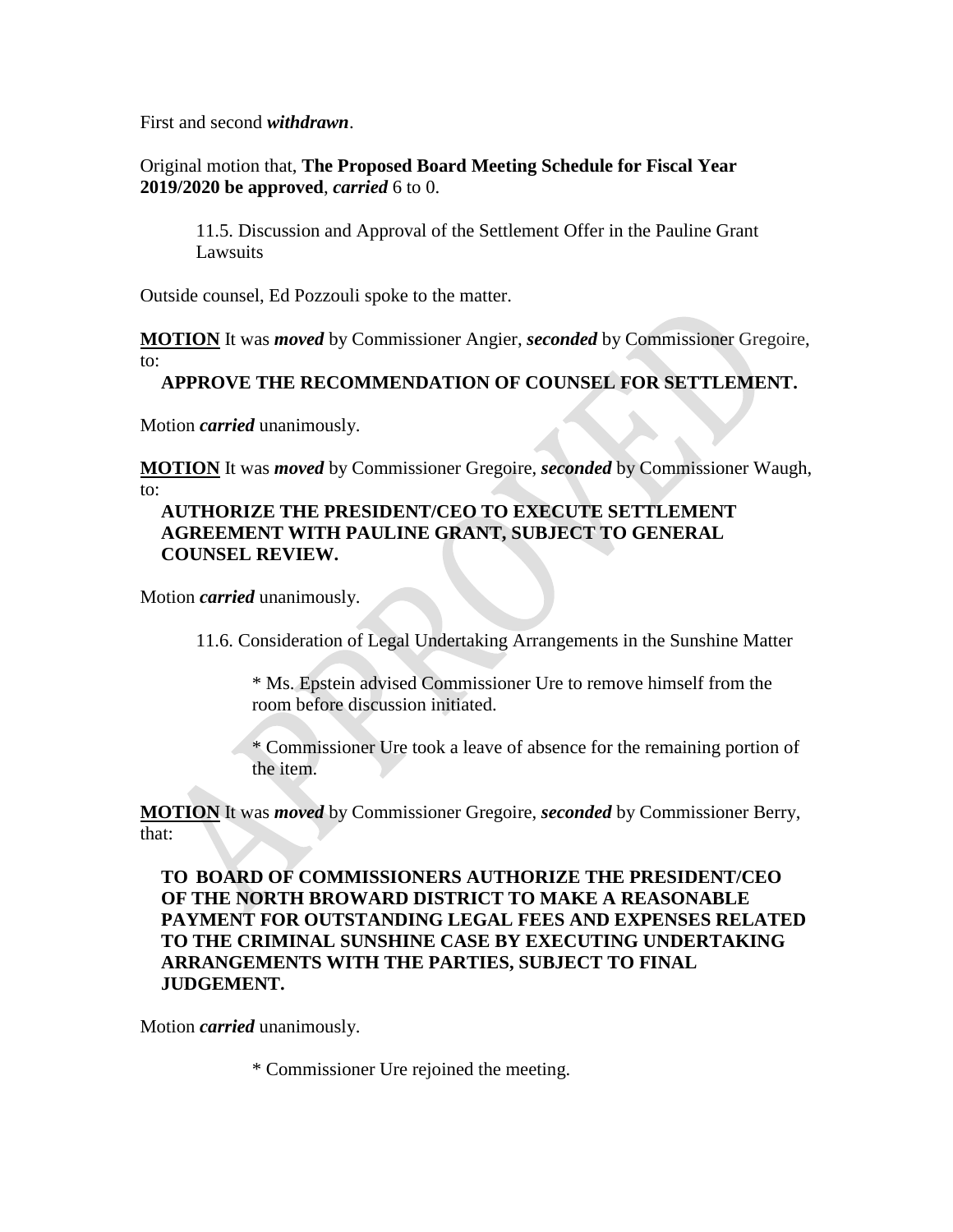11.7 Approval of Policy: Gifts and Gratuities Matrix (formerly 10.2. on consent agenda)

**MOTION** It was *moved* by Commissioner Angier, *seconded* by Commissioner Berry, to:

# **APPROVE THE GIFTS AND GRATUITIES POLICY GA-004-012, SUBJECT TO CLARIFICATION THAT LANGUAGE WITHIN C1 BE CONSISTENT WITH OTHER LANGUAGE IN THE POLICY, TO** *READ PATIENT'S FAMILY MEMBERS***, SO IT IS CLEAR THAT'S WITHIN THE SCOPE OF THE PROHIBITED CLASS.**

Motion *carried* unanimously.

11.8 Approval of the Proposed Changes to the Board's Bylaws (continued, formerly 11.2.)

\* For the Board's convenience, Ms. Epstein circulated hardcopies of redlined revisions.

- \* Discussion continued on revisions of bylaws and resolutions.
- \* Commissioner Waugh left the meeting at 8:31 pm, and joined the meeting telephonically.
- \* Commissioner Ure left the meeting at 8:36 pm, and joined the meeting telephonically.

**MOTION** It was *moved* by Commissioner Berry, *seconded* by Commissioner Gregoire,

to:

# **ADOPT THE NEW BYLAWS AND COMPANION RESOLUTIONS TO BYLAWS.**

Motion's first and second *withdrawn*.

Resolution read on record by outside counsel, Russell Marcus, as seen below;

The board hereby adopts the bylaws and codified resolutions with the additions, deletions, and modifications approved by the board. The CEO or his designee and the general counsel or her designee, each such person and authorized officer are hereby authorized and empowered to remove any comments and brackets in the bylaws, and the codified resolutions, and correct any scriveners errors and make any other immaterial changes, including without limitation correcting misspellings, punctuation, and grammatical errors, and making numbering and formatting changes to the bylaws and the codified resolutions as they or any one of them shall deem necessary, desirable, advisable, or appropriate to carry out the full intent and purposes of this resolution. The authorized officers being each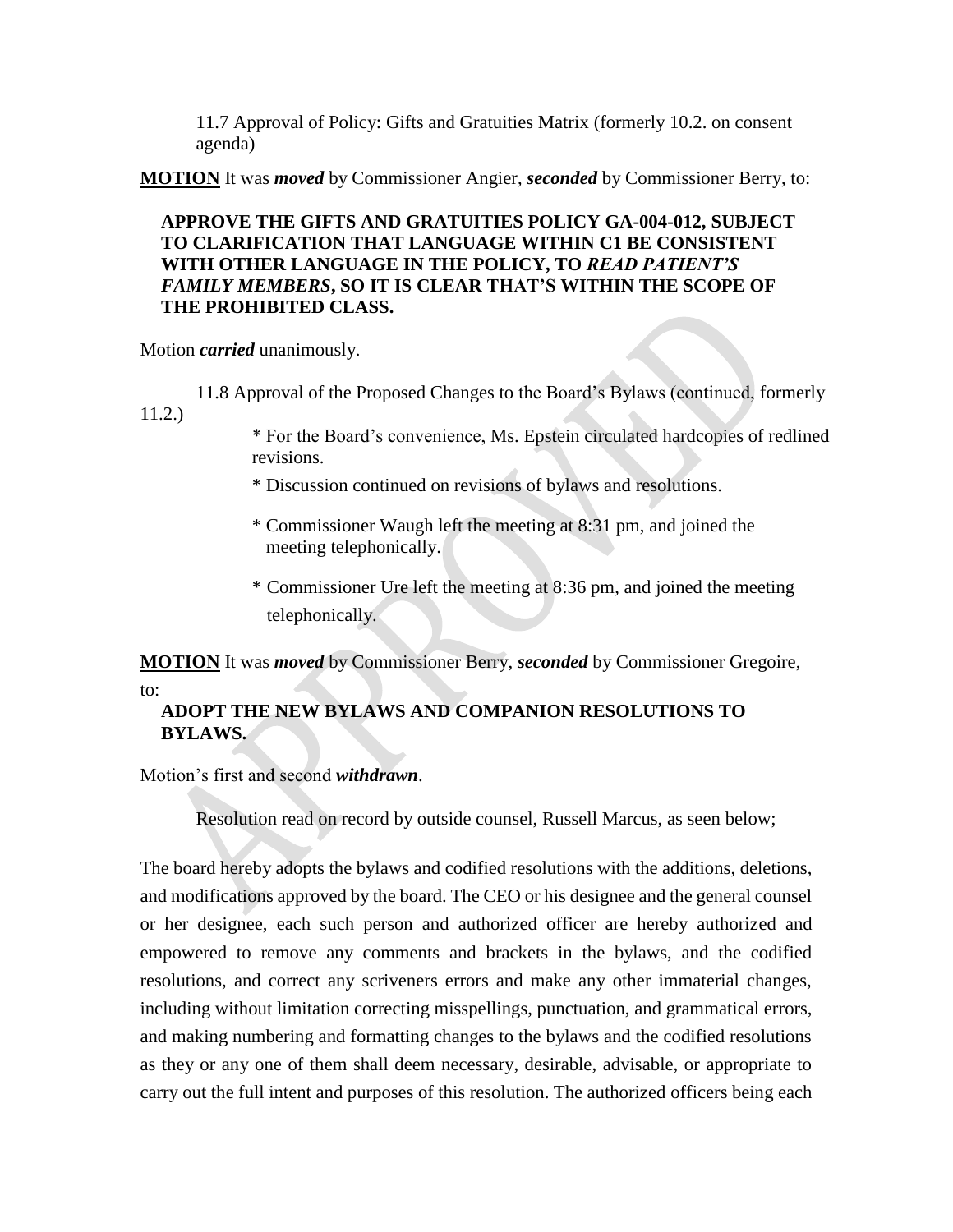of them hereby is authorized and empowered to take all such further action and to execute, deliver, and file all such further certificates, instruments, and documents in the name and on behalf of the District, and if request or required under Corporate Seal dually attested by the Secretary/Treasurer of the District to pay to be paid all expenses to take such other as they or any one of them shall deem necessary, desirable, advisable, or appropriate to carry out the full intent and purposes of this resolution.

**MOTION** Was *renewed* by Commissioner Berry, *seconded* by Commissioner Gregoire,

\* Chairman Klein left the meeting at 9:14 pm. As a result of his absence, the board acknowledged that a quorum was no longer present. Commissioner Waugh indicated over the phone that she would return. The meeting recessed at 9:18 pm. Meeting reconvened at 9:46 p.m., in which a quorum was reestablished.

In house counsel clarified for the record that the board was adopting the resolution previously read by outside counsel. Commissioner Berry acknowledged that the motion was to adopt the resolution in its totality. Motion *carried* unanimously.

As a result of the ratification of the new amended and restated Bylaws of the Board of North Broward Hospital District, the annual meeting where officer elections takes place was changed to the first board meeting of the new fiscal year and as such the ratification of the bylaws triggered an immediate election of officers.

**MOTION** It was *moved* by Commissioner Angier, *seconded* by Commissioner Waugh, to:

# **NOMINATE COMMISSIONER RAY BERRY AS CHAIRMAN OF BROWARD HEALTH'S BOARD.**

Motion *carried* unanimously.

**MOTION** It was *moved* by Commissioner Berry, *seconded* by Commissioner Waugh, to:

# **NOMINATE COMMISSIONER STACY ANGIER AS SECRETARY/TREASURER AND COMMISSIONER NANCY GREGOIRE AS VICE CHAIR.**

Motion *carried* unanimously.

# 12. **COMMENTS BY COMMISSIONERS**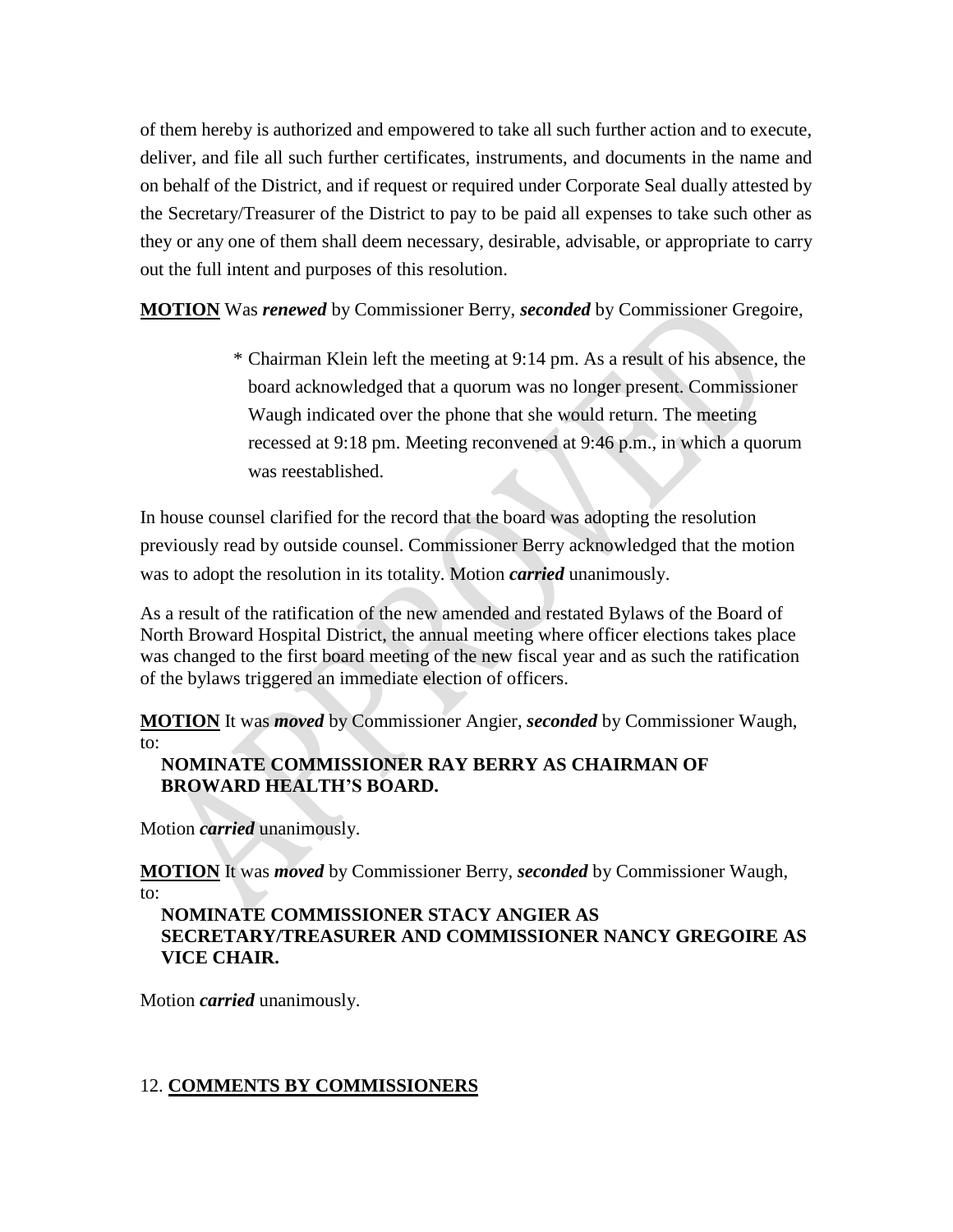Closing comments were given by the Board.

### **13. NEXT REGULAR BOARD MEETING**

Next regularly scheduled Board of Commissioner's meeting will be held on August 28, 2019 at 4:00 p.m. at the Broward Health Corporate Office, Spectrum site, Suite 150, 1700 Northwest 49th Street, Ft. Lauderdale, Florida, 33309.

#### **14. ADJOURNMENT** 10:02 pm

**MOTION** It was *moved* by Commissioner Gregoire, *seconded* by Commissioner Angier, that:

#### **THE REGULAR BOARD MEETING BE ADJOURNED.**

Motion *carried* unanimously.

Respectfully submitted, Commissioner Stacy L. Angier, Secretary/Treasurer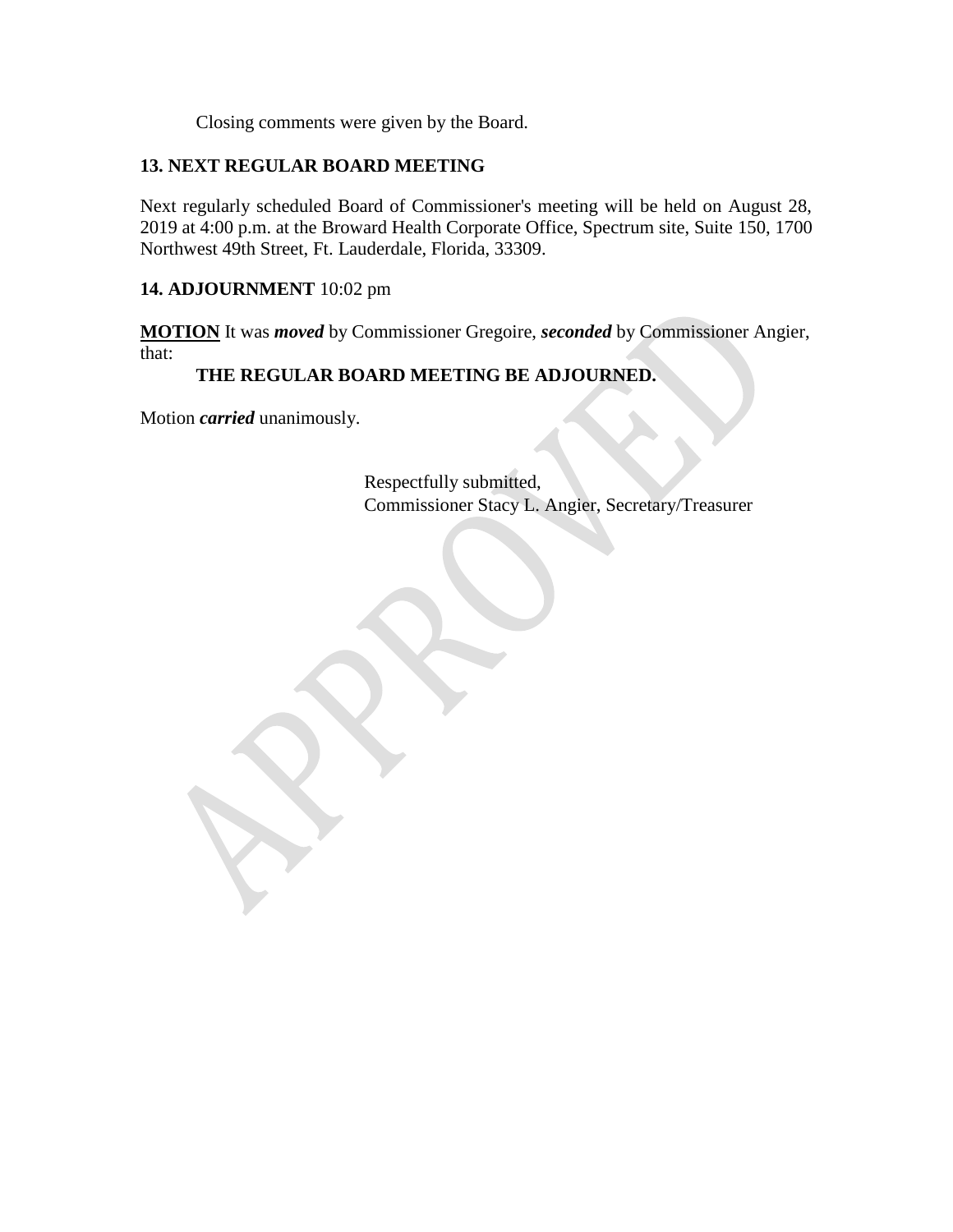# **FY20-01**

### **Resolutions of the Board of Commissioners Adopting the Amended and Restated Bylaws and the Codified Resolutions**

WHEREAS, pursuant to Rule 59A-3.272 of the Florida Administrative Code, the Board of Commissioners (the "Board") of the North Broward Hospital District (the "District") is required to review its Bylaws, rules and regulations at least every two (2) years;

WHEREAS, the Bylaws of the District, which were adopted on November 17, 2011 (the "2011 Bylaws"), provides that the 2011 Bylaws may be amended from time to time by the Board upon an affirmative vote of a two-thirds majority of the members of the Board in any regular or special meeting of the Board; and

WHEREAS, the President and Chief Executive Officer (the "CEO") of the District, the General Counsel of the District (the "General Counsel"), and the Governance Committee of the Board (the "Governance Committee") have proposed that the Board adopts the Amended and Restated Bylaws (the "Bylaws"), which amends and restates the 2011 Bylaws in its entirety, and the Codified Resolutions of the Board of Commissioners of the North Broward Hospital District (the "Codified Resolutions") in the form presented to the Board.

WHEREAS, the Board has determined that it is in the best interest of the District to recommend that the Board approves the Bylaws and the Codified Resolutions recommended by the CEO, the General Counsel, and the Governance Committee with such changes thereto approved by the Board; and

NOW, THEREFORE, BE IT RESOLVED, by the Board, that:

- **1.** The Board hereby adopts the Bylaws and the Codified Resolutions, with the following additions, deletions, and other modifications approved by the Board.
- **2.** The CEO or his designee and the General Counsel or her designee (each such person, an "Authorized Officer") are hereby authorized and empowered to remove any comments and brackets in the Bylaws and the Codified Resolutions and correct any scrivener's errors and make any other immaterial changes, including, without limitation, correcting misspellings, punctuation and grammatical errors, and making numbering and formatting changes to the Bylaws and the Codified Resolutions as they or any one of them shall deem necessary, desirable, advisable, or appropriate to carry out the full intent and purposes of this resolution.
- **3.** The Authorized Officers be, and each of them hereby is, authorized and empowered to take all such further action and to execute, deliver and file all such